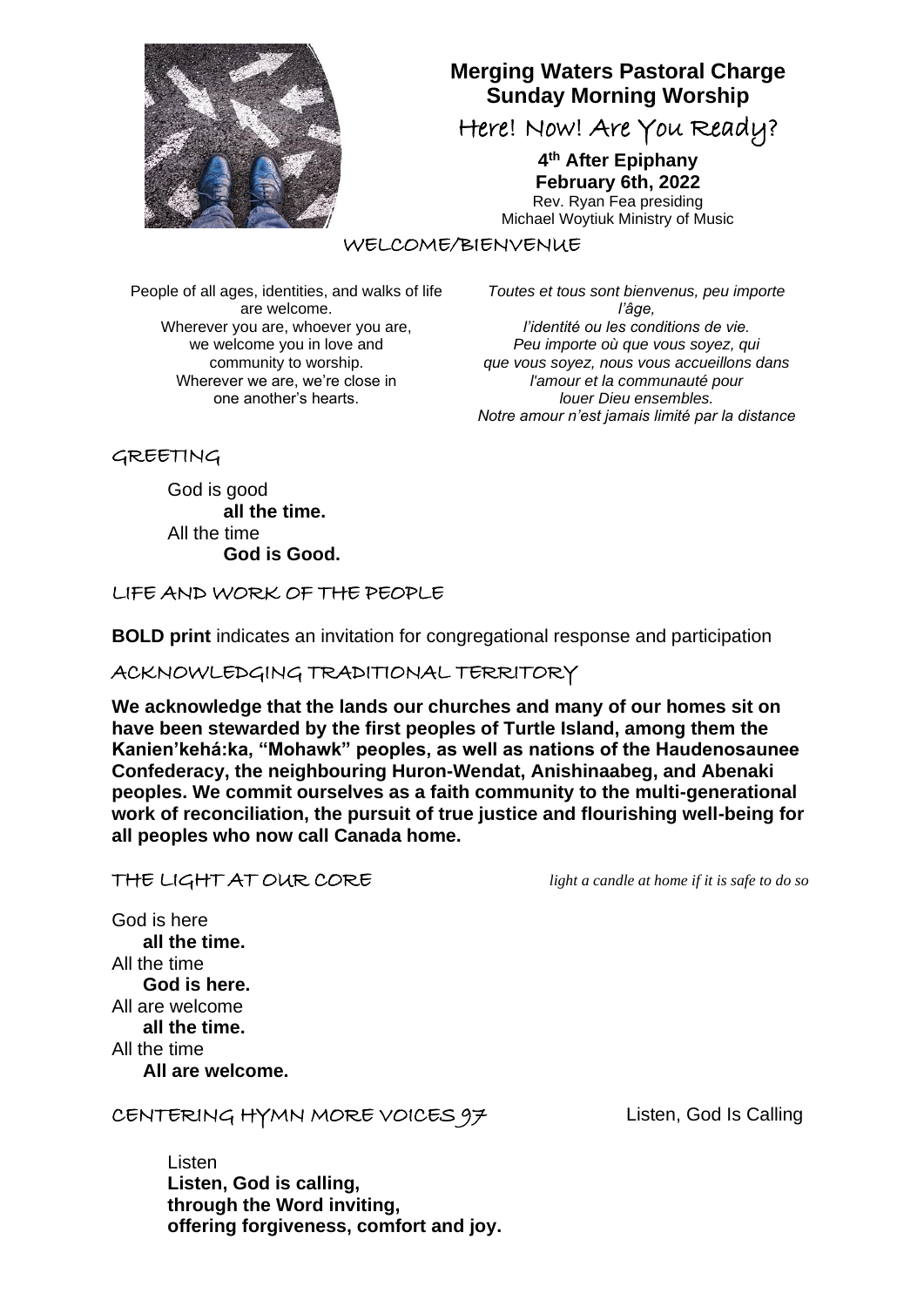#### SPIRITUAL FOCUS

Listen―Do you hear the voice of the Holy One?

 **Inviting, daring, challenging, celebrating, creating―you and me.** I form you.

 **I know you.**

I consecrate you.  **I appoint you.**

I send you.

 **Fear no one. I am with you.**

I will deliver you.

 **I have put my words in your mouth.**

May we have ears to hear and voices to speak this truth.

 **Let us worship.**

# PRAYER OF APPROACH

(*facing east*)

From the east, the direction of the rising sun, we receive peace and light and wisdom and knowledge.

 **We are grateful for these gifts, O God.**

(*facing south*)

From the south comes warmth, guidance, and the beginning and the end of life.

# **We are grateful for these gifts, O God.**

(*facing west*)

From the west comes the rain,

purifying waters, to sustain all living things.

### **We are grateful for these gifts, O God.**

(*facing north*)

From the north comes the cold and mighty wind,

the white snows, giving us strength and endurance.

# **We are grateful for these gifts, O God.**

(*facing upward*)

From the heavens we receive darkness and light,

the air of your breath,

and messages from your winged creatures.

#### **We are grateful for these gifts, O God.**

(*facing downward*)

From the earth we come and to the earth we will return.

# **We are grateful for your creation, Mother Earth, O God.**

May we walk good paths, O God,

living on this earth as one creation should,

rejoicing in one another's blessing,

sympathizing in one another's sorrows,

rooting up injustice,

planting the seeds of peace,

and together with you, renewing the face of the earth. Amen.

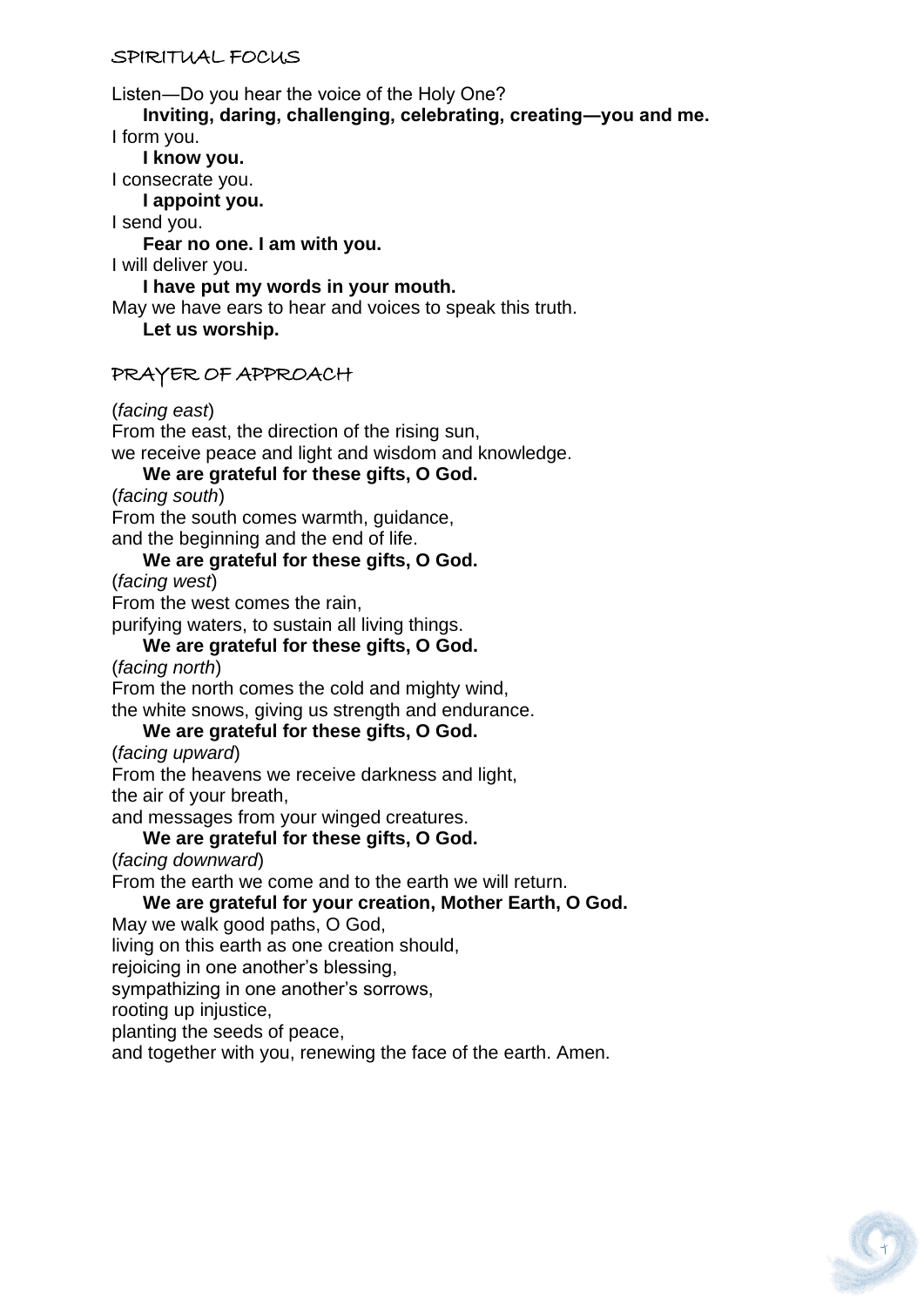#### HYMN MORE VOICES 154 Deep In Our Hearts

**Deep in our hearts there is a common vision; deep in our hearts there is a common song; deep in our hearts there is a common story, telling Creation that we are one.**

**Deep in our hearts there is a common purpose; deep in our hearts there is a common goal; deep in our hearts there is a sacred message, justice and peace in harmony.**

**Deep in our hearts there is a common longing; deep in our hearts there is a common theme; deep in our hearts there is a common current, flowing to freedom like a stream.**

**Deep in our hearts there is a common vision; deep in our hearts there is a common song; deep in our hearts there is a common story, telling Creation that we are one.**

# RECOGNITION OF BROKENNESS AND RECONCILIATION

Created.

 **Consecrated. Appointed. Sent. Confident. Faithful.** Great Spirit, you invite us to accept the richness and abundance in which every human being is delightfully made.

 **Forgive us when we limit the grace and wonder of which we are capable.** Forgive us when we put limits on your power in us, such as when we say, "But I am only…only one person…only so talented…only so much."

 **We are not** *only* **any single thing. We are yours.** And the Spirit that thrums within each of us is blessed, beautiful, and capable of creating new and abundant life. That is your truth.

 **May our words and our actions as the church of Christ testify that it is also ours.**

SILENCE IS KEPT

WORDS OF ASSURANCE

EXPLORING THE EPIPHANY BOX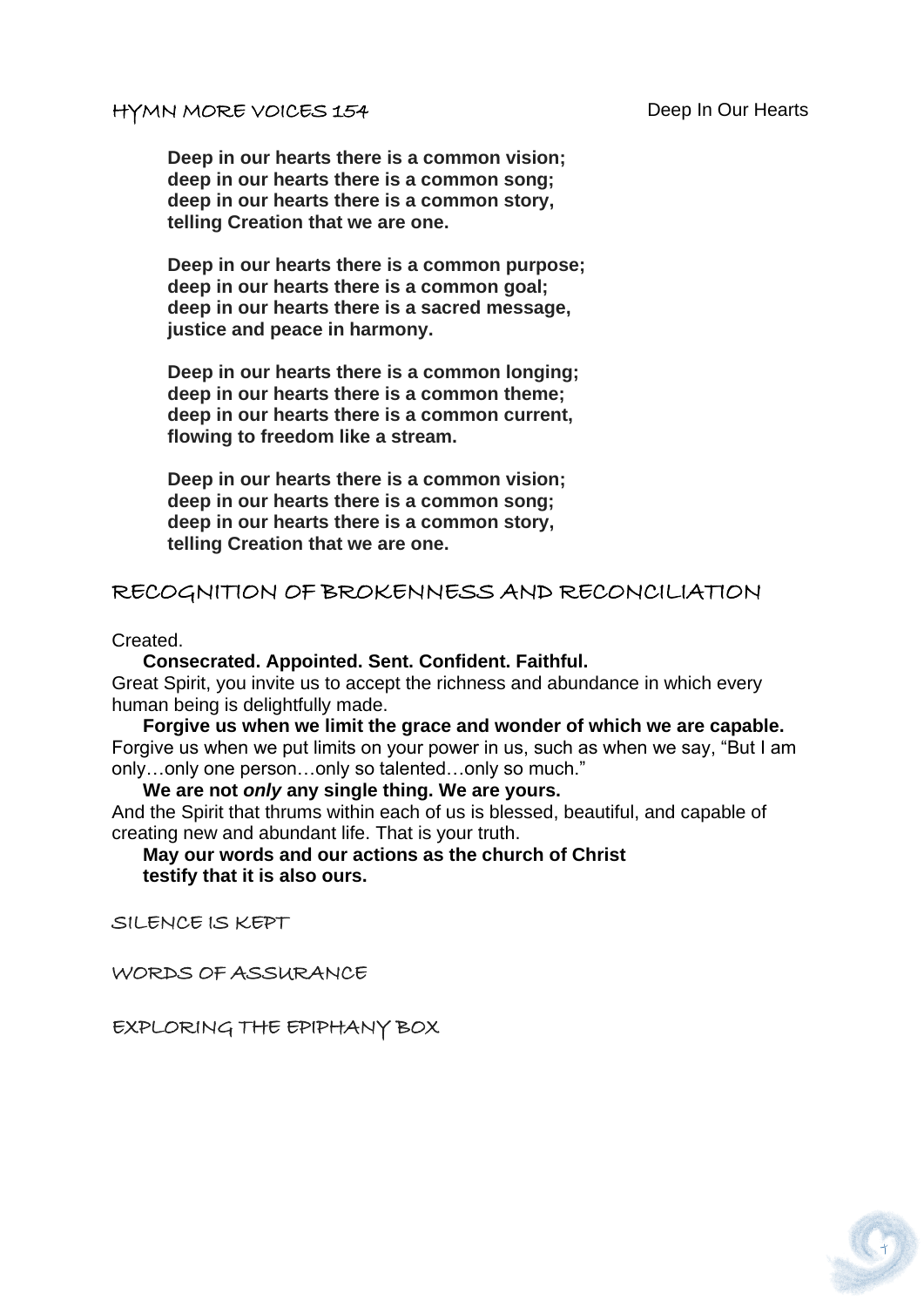**Small things count, so Jesus said: cups of water, crumbs of bread, small things done because we're kind count as big things in God's mind.**

**Small things make the big things grow: yeast that bubbles in the dough, puffs that fill a big balloon, notes that make a happy tune.**

**Every hair that's on our head, every sparrow, Jesus said, God takes care of, counts and knows, God loves us from top to toes!**

SCRIPTURE Jeremiah 1:4–10

Now the word of the GREAT SPIRIT came to me saying, "Before I formed you in the womb I knew you, and before you were born I consecrated you; I appointed you a prophet to the nations."

#### **Then I said, "Ah, Holy Mystery! Truly I do not know how to speak, for I am only a child."**

But God said to me, "Do not say, 'I am only a child; for you shall go to all to whom I send you, and you shall speak whatever I command you. Do not be afraid of them, for I am with you to deliver you, says the HOLY ONE-IN-ALL." Then God reached out and touched my mouth; and said to me, "Now I have put my words in your mouth. See, today I appoint you over nations and over kingdoms, to pluck up and to pull down, to destroy and to overthrow, to build and to plant."

APPLICATION FOR TODAY Here! Now! Are You Ready?

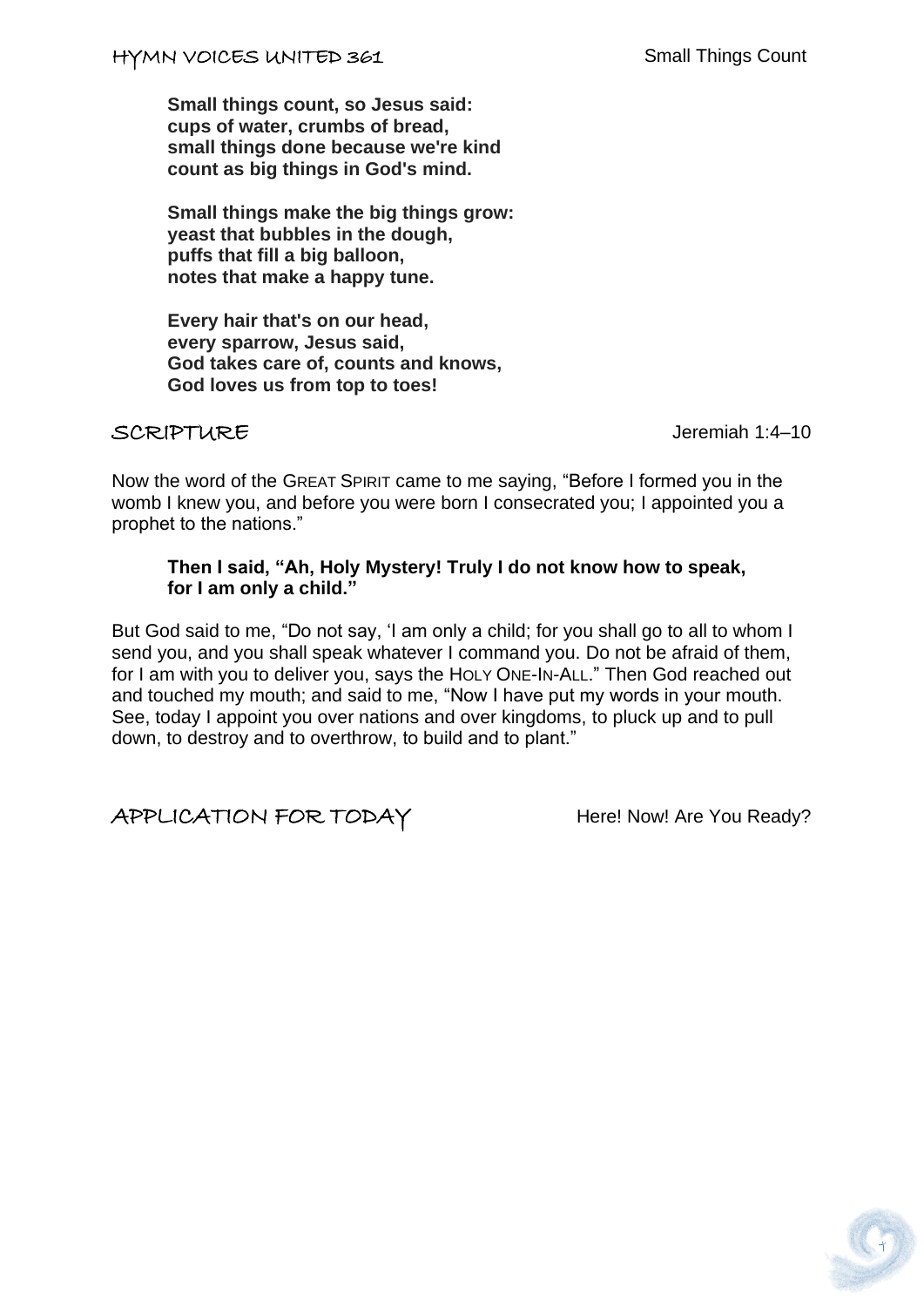

OFFERING *We offer our prayer, time, talent, reflections, and resources*

*If you are not on pre-authorised [remittance \(PAR\)](http://mergingwaters.ca/mt-content/uploads/2020/03/form_par-authorization.pdf) and want to continue to support Merging Waters please click these links, or those provided on the site to give to: [Union Church](https://www.canadahelps.org/en/charities/union-church-ste-anne-de-bellevue/) o[r](https://www.canadahelps.org/en/charities/beaurepaire-united-church/) [Beaurepaire United](https://www.canadahelps.org/en/charities/beaurepaire-united-church/) through [CanadaHelps.org](http://www.canadahelps.org/)*

MUSICAL OFFERING I Believe

 by Stephan Moccio and Alan Flew Vocals by Sandy Davis

PRAYER OF DEDICATION

**May what we have offered here be true, be blessed, and be sent into our world by the Spirit of the One who, even now, is with us. Always. Amen.**

PRAYERS OF JOY AND CONCERN

THE LORD'S PRAYER

**Our Father/Mother/Creator, in heaven, holy is your name. Your kingdom come, Your will be done on Earth as it is in heaven. Give us this day our daily bread and forgive us our trespasses, as we forgive those who trespass against us. And lead us not into temptation, but deliver us from evil. For yours is the kingdom, and the power, and the glory, for ever and ever. Amen**

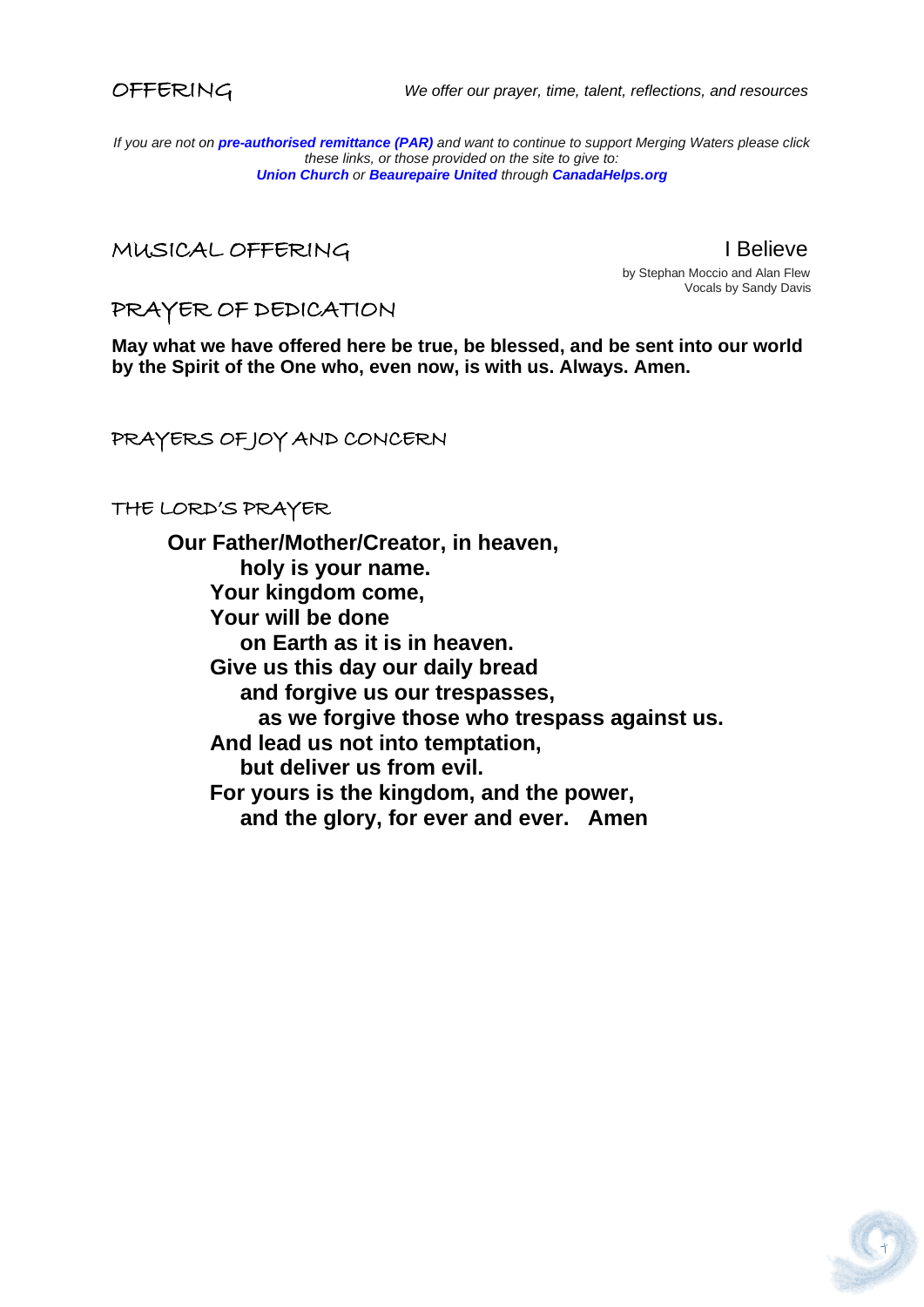# HYMN VOICES UNITED 375 Spirit, Spirit of Gentleness

/Souffle, vent doux du Saint-Esprit

**Spirit, Spirit of gentleness, blow through the wilderness, calling and free, Spirit, Spirit of restlessness, stir me from placidness, Wind, Wind on the sea.**

**You moved on the waters, you called to the deep, then you coaxed up the mountains from the valleys of sleep; and over the eons you called to each thing; wake from your slumbers and rise on your wings.**

**Spirit, Spirit of gentleness, blow through the wilderness, calling and free, Spirit, Spirit of restlessness, stir me from placidness, Wind, Wind on the sea.**

**Tu choisis un peuple; poussé par ta voix, il quitta l'esclavage vers une terre et une loi. Et quand il fut trompé par des illusions, tu donnas aux prophètes tes saintes visions.** 

**Souffle, vent doux du Saint-Esprit; ta grâce me conduit hors du désert. Souffle, grand vent du Saint-Esprit, secoue notre apathie, vent, vent sur la mer.**

**Tu chantas dans I'étable, tu gémis sur la croix; tu rompis le silence, par un souffle de joie; et puis, dans les villes, tu nous envoyas le vent d'une tempête qui nous ranima.**

**Souffle, vent doux du Saint-Esprit; ta grâce me conduit hors du désert. Souffle, grand vent du Saint-Esprit, secoue notre apathie, vent, vent sur la mer.**

**You call from tomorrow, you break ancient schemes. From the bondage of sorrow the captives dream dreams; our women see visions, our men clear their eyes. With bold new decisions your people arise.**

**Spirit, Spirit of gentleness, blow through the wilderness, calling and free, Spirit, Spirit of restlessness, stir me from placid-ness, Wind, Wind on the sea.**